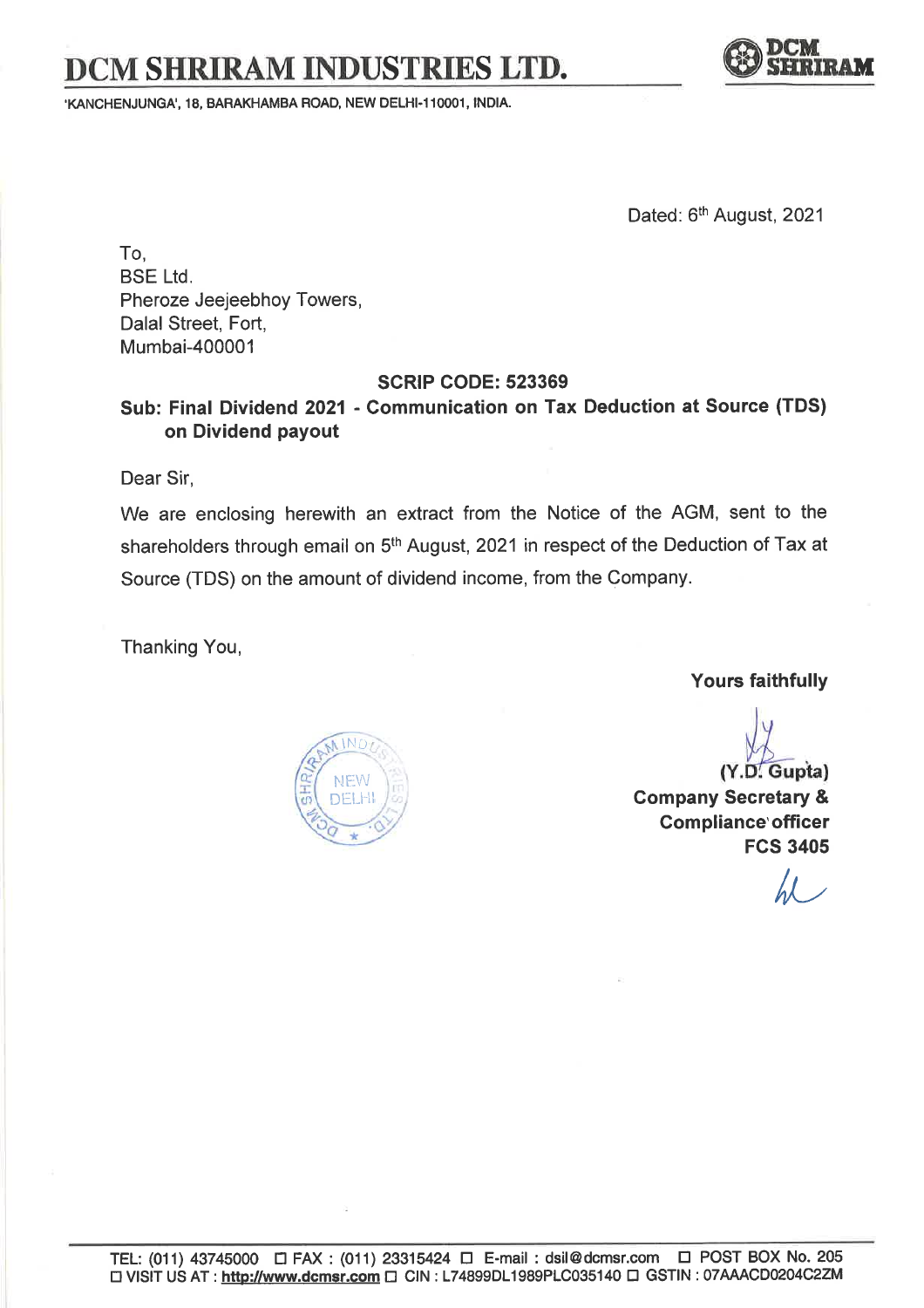#### **Information regarding deduction of Tax at source:**

This is to further inform you that the Board at its meeting held on 29th June, 2021, has recommended a final dividend of Rs. 2.50 /- (i.e. 25%) per equity share of the face value of Rs. 10/- each fully paid-up for the financial Year 2020-21, subject to the approval of members of the Company **at Annual General Meeting scheduled to be held on 08th September, 2021**. The said dividend will be payable to those members whose names appear in the Register of Members of the Company on the record date **i.e. August 26, 2021.**

In accordance with the provisions of the Income-tax Act, 1961 ("IT Act"), as amended from time to time, read with the provisions of the Finance Act, 2020, with effect from April 1, 2020, dividend declared and paid by the Company is taxable in the hands of its members and the Company is required to deduct tax at source ("TDS") from dividend paid to the members at the applicable rates. The tax rates would vary depending on the residential status of the shareholder and requisite documents registered with the Company.

#### **RESIDENT SHAREHOLDERS:**

i. Resident individual shareholders:

| <b>Particulars</b>                                                                                                      | οf<br>Current<br>rate<br>withholding tax |
|-------------------------------------------------------------------------------------------------------------------------|------------------------------------------|
| Valid PAN updated in the Company's Register of $ $ 10%<br><b>Members</b>                                                |                                          |
| Members not having PAN (not registered) / invalid   20%<br><b>PAN</b>                                                   |                                          |
| Submission of lower/nil tax deduction certificate<br>issued by Income Tax Department u/s 197 of Income<br>Tax Act, 1961 | Rate specified in the<br>certificate     |

**ii. Members may note that no tax is required to be deducted on the dividend payable to a resident individual if the total dividend to be received by them during Financial Year 2020-21 does not exceed Rs. 5,000 and also in cases where members provide valid Form 15G/Form 15H (applicable to individuals aged 60 years or more) subject to conditions specified in the IT Act. The formats of Form 15G/15H are given below:**

[Click here](https://crimg.kfintech.com/bmails/files/12333_dcm_Form_15H.pdf) to download - Form 15H

[Click here](https://crimg.kfintech.com/bmails/files/12333_DCM_Form_15G.pdf) to download - Form 15G

You can also download Form 15G / 15H from the Income-tax website [www.incometaxindia.gov.in](https://www.incometaxindia.gov.in/)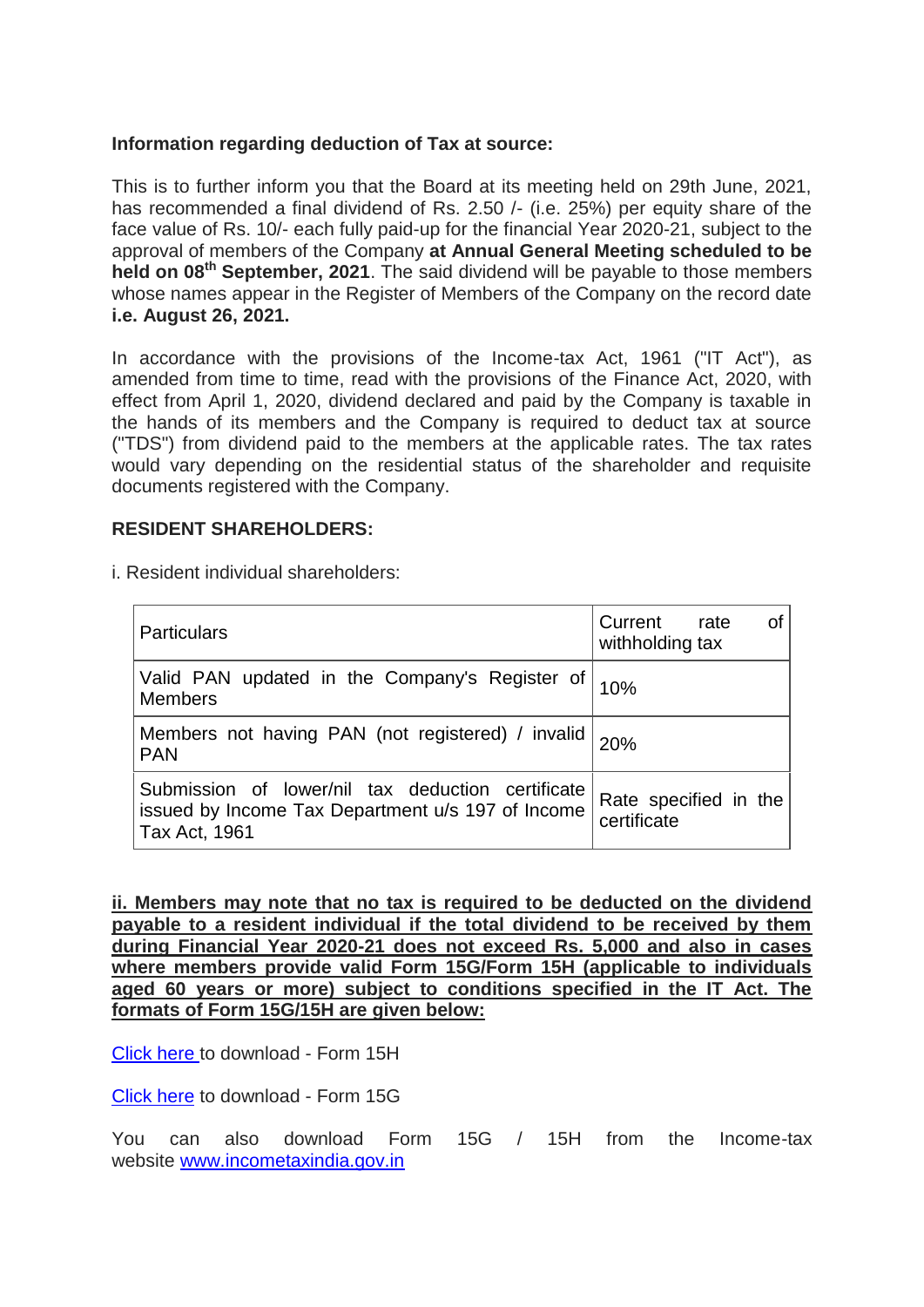### **iii. Resident Shareholders other than individuals:**

In case of a certain class of resident shareholders other than individuals who are covered under provisions of Section 194 or Section 196 or Section 197A of the Act, no tax shall be deducted at source ('NIL rate'), subject to submission of sufficient documentary evidence thereof, along with exemption notification, if any, as per the relevant provisions of the Income Tax Act, to the satisfaction of the Company. This illustratively includes following:

- i. Insurance Companies: Public Sector & other insurance companies: A declaration that it has a full beneficial interest with respect to the shares owned by it along with a self-attested copy of PAN card.
- ii. Mutual Funds: Self-declaration that they are specified and covered under Section 10 (23D) of the Act along with a self-attested copy of PAN card and registration certificate.
- iii. Alternative Investment Fund ('AIF'): AIF established/incorporated in India Self-declaration that its income is exempt under Section 10 (23FBA) of the Act and they are governed by SEBI Regulations as Category I or Category II AIF along with a self-attested copy of the PAN card and registration certificate.
- iv. Corporation established by or under a Central Act which is, under any law for the time being in force, exempt from income-tax on its income: Selfdeclaration specifying the specific Central Act under which such corporation is established and that their income is exempt under the provisions of the Act along with a self-attested copy of the PAN card and registration certificate
- v. Other Resident Non-Individual Shareholders: Shareholders who are exempted from the provisions of TDS as per Section 194 of the Act or who are covered under Section 196 of the Act shall also not be subjected to any TDS, provided they submit an attested copy of the PAN along with the documentary evidence in relation to the same.

Application of Nil rate at the time of tax deduction / withholding on the dividend is subject to completeness and satisfactory review by the Company, of the documents submitted by such shareholders. Notwithstanding anything contained above, in case where the shareholders provide a certificate under Section 197 of the Act for lower / NIL withholding of taxes, the rate specified in the said certificate shall be considered, based on submission of self-attested copy of the same.

## **NON-RESIDENT SHAREHOLDERS**

For non-resident shareholders, taxes are required to be withheld in accordance with the provisions of Section 195 and other applicable sections of the IT Act, at the rates currently in force. The withholding tax shall be at the rate of 20% (plus applicable surcharge and cess) or as notified by the Government of India on the amount of dividend payable. However, as per Section 90 of the IT Act, non-resident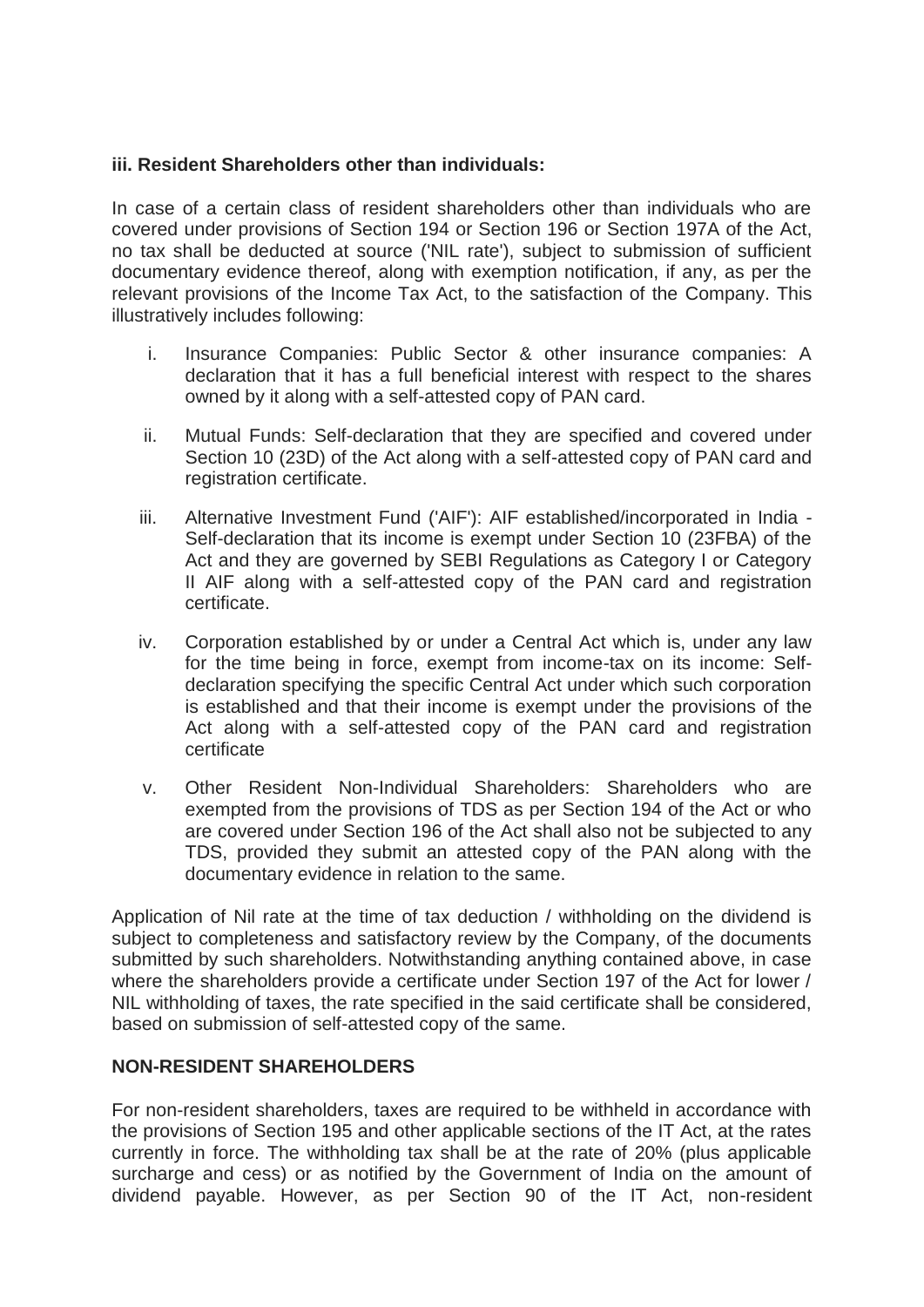shareholders have the option to be governed by the provisions of the Double Tax Avoidance Agreement (DTAA) between India and the country of tax residence of the member, if such DTAA provisions are more beneficial to the shareholder. For this purpose, i.e. to avail the benefits under the DTAA, non-resident shareholders will have to provide the following:

- Self-attested copy of PAN Card, if any, allotted by the Indian Income Tax authorities;
- Self-attested copy of Tax Residency Certificate ('TRC') obtained from the tax authorities of the country of which the shareholder is tax resident, valid as on date of payment;
- Self-declaration in Form 10F [\(Click here to download Form 10F\)](https://crimg.kfintech.com/bmails/files/12333_DCM_Form_10F.pdf)
- Self-declaration for the financial year 2020-21 [\[Click here to download the self](https://crimg.kfintech.com/bmails/files/12333_Beneficial_ownership_declaration.pdf)[declaration format\]](https://crimg.kfintech.com/bmails/files/12333_Beneficial_ownership_declaration.pdf), certifying the following:
- Shareholder is and will continue to remain a tax resident of the country of its residence during the Financial Year;
- Shareholder is eligible to claim the beneficial DTAA rate for the purposes of tax withholding on dividend declared by the Company;
- Shareholder has no reason to believe that its claim for the benefits of the DTAA is impaired in any manner;
- Shareholder is the ultimate beneficial owner of its shareholding in the Company and dividend receivable from the Company; and
- Shareholder does not have a taxable presence or a permanent establishment in India during the financial year.
- Any other documents as prescribed under the IT Act for lower withholding of taxes if applicable, duly attested by member

Please note that the application of beneficial DTAA rate at the time of tax deduction / withholding on dividend shall be subject to completeness and satisfactory review by the Company of the documents submitted by the non-resident shareholders.

**Dividend paid to Foreign Institutional Investors ("FII") and Foreign Portfolio Investors ("FPI")**- Tax shall be deducted at source @ 20% (plus applicable surcharge and cess) on dividend paid to FII and FPI. For the purpose of withholding tax, it may not be possible to consider applicable DTAA benefits, if any, in case of FII and FPI since the provisions of the Act do not provide so;

**Tax resident of any notified jurisdictional area** - Where any shareholder is a tax resident of any country or territory notified as a notified jurisdictional area under Section 94A (1) of the Act, tax will be deducted at source at the rate of 30% or at the rate specified in the relevant provision of the Act or at the rates in force, whichever is higher, from the dividend payable to such shareholder in accordance with Section 94A (5) of the Act.